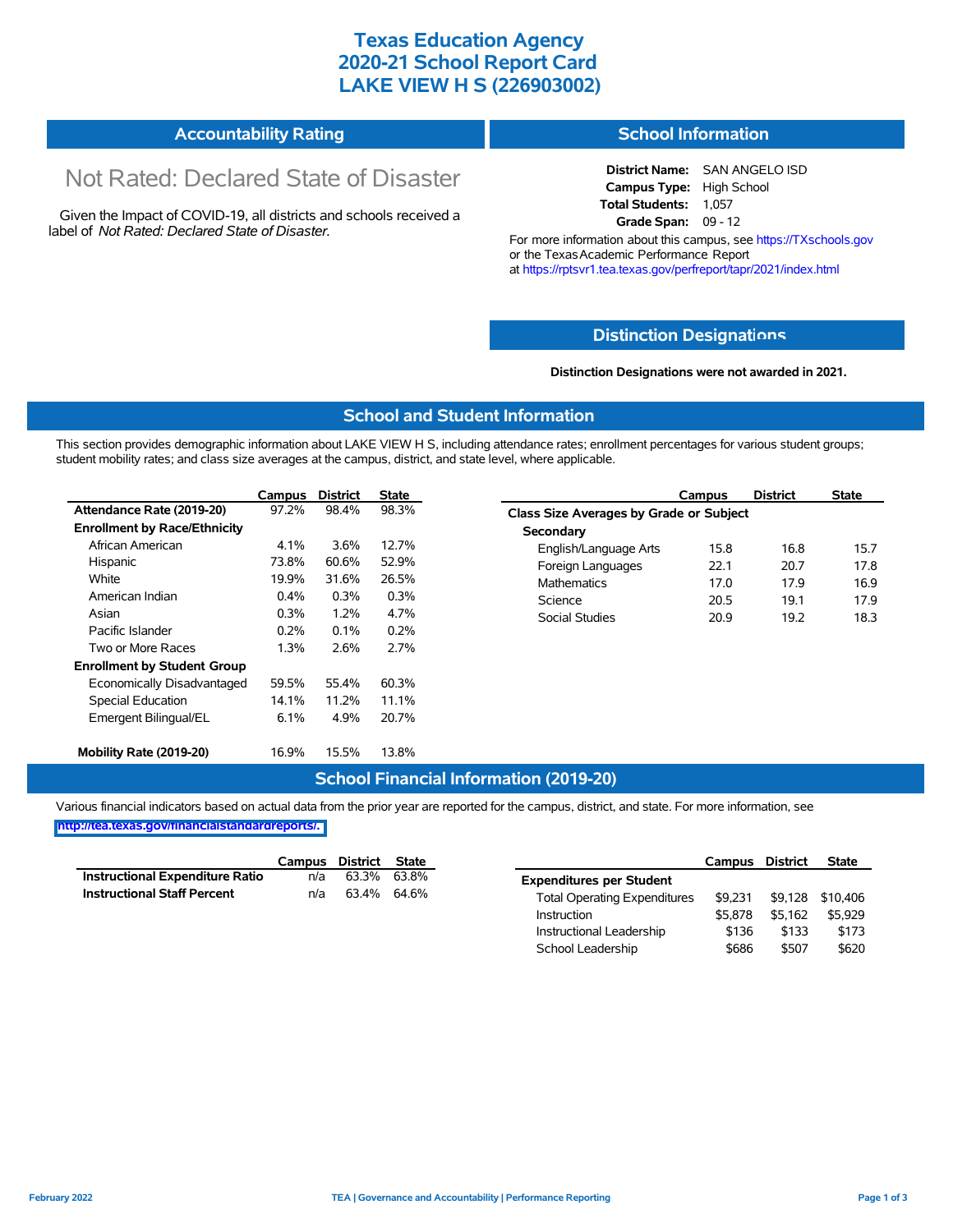# **Texas Education Agency 2020-21 School Report Card**

### **STAAR Outcomes**

This section provides STAAR performance and outcomes. **Please note that due to the cancellation of spring 2020 STAAR administration due to the COVID-19 pandemic, 2019 results are shown.**

|                                                                                |      |              |      |     |                                         |     |     |                          |                          | Two             |                   |               |
|--------------------------------------------------------------------------------|------|--------------|------|-----|-----------------------------------------|-----|-----|--------------------------|--------------------------|-----------------|-------------------|---------------|
|                                                                                |      |              |      |     | African                                 |     |     | American                 |                          | <b>Pacific</b>  | or<br><b>More</b> | Econ          |
|                                                                                |      | <b>State</b> |      |     | District Campus American Hispanic White |     |     | Indian                   | Asian                    | <b>Islander</b> | Races             | <b>Disadv</b> |
| STAAR Performance Rates at Approaches Grade Level or Above (All Grades Tested) |      |              |      |     |                                         |     |     |                          |                          |                 |                   |               |
| All Subjects                                                                   | 2021 | 67%          | 57%  | 52% | 42%                                     | 52% | 53% | $\ast$                   | 100%                     | $\ast$          | 45%               | 48%           |
|                                                                                | 2019 | 78%          | 68%  | 57% | 42%                                     | 56% | 64% | 63%                      | $\ast$                   | $\ast$          | 65%               | 54%           |
| ELA/Reading                                                                    | 2021 | 68%          | 57%  | 48% | 36%                                     | 49% | 51% | $\ast$                   | $\ast$                   | $\ast$          | 40%               | 45%           |
|                                                                                | 2019 | 75%          | 65%  | 43% | 24%                                     | 41% | 55% | 60%                      | $\ast$                   | $\ast$          | 43%               | 41%           |
| <b>Mathematics</b>                                                             | 2021 | 66%          | 55%  | 36% | 43%                                     | 35% | 37% |                          | $\ast$                   | $\overline{a}$  | $\ast$            | 33%           |
|                                                                                | 2019 | 82%          | 71%  | 57% | 45%                                     | 57% | 54% | $\ast$                   | $\overline{\phantom{a}}$ | $\overline{a}$  | $\ast$            | 52%           |
| Science                                                                        | 2021 | 71%          | 61%  | 63% | 57%                                     | 66% | 57% | $\ast$                   | $\ast$                   | $\overline{a}$  | 40%               | 62%           |
|                                                                                | 2019 | 81%          | 73%  | 75% | 64%                                     | 76% | 75% | $\ast$                   |                          | $\ast$          | 80%               | 75%           |
| <b>Social Studies</b>                                                          | 2021 | 73%          | 64%  | 71% | 43%                                     | 69% | 84% | $\ast$                   |                          | L,              | $\ast$            | 63%           |
|                                                                                | 2019 | 81%          | 71%  | 81% | 80%                                     | 81% | 84% | $\overline{a}$           | $\ast$                   | $\overline{a}$  | $\ast$            | 80%           |
| STAAR Performance Rates at Meets Grade Level or Above (All Grades Tested)      |      |              |      |     |                                         |     |     |                          |                          |                 |                   |               |
| All Subjects                                                                   | 2021 | 41%          | 32%  | 28% | 25%                                     | 28% | 31% | $\ast$                   | 50%                      | $\ast$          | 9%                | 25%           |
|                                                                                | 2019 | 50%          | 38%  | 30% | 12%                                     | 29% | 39% | 63%                      | $\ast$                   | $\ast$          | 35%               | 26%           |
| ELA/Reading                                                                    | 2021 | 45%          | 35%  | 30% | 22%                                     | 31% | 31% | $\ast$                   | $\ast$                   | $\ast$          | 0%                | 27%           |
|                                                                                | 2019 | 48%          | 37%  | 25% | 12%                                     | 23% | 32% | 60%                      | $\ast$                   | $\ast$          | 29%               | 21%           |
| <b>Mathematics</b>                                                             | 2021 | 37%          | 27%  | 7%  | 14%                                     | 6%  | 6%  | L,                       | $\ast$                   | $\overline{a}$  | $\ast$            | 7%            |
|                                                                                | 2019 | 52%          | 37%  | 26% | 0%                                      | 27% | 25% | $\ast$                   |                          | $\overline{a}$  | $\ast$            | 24%           |
| Science                                                                        | 2021 | 44%          | 33%  | 33% | 43%                                     | 33% | 33% | $\ast$                   | $\ast$                   | $\overline{a}$  | 20%               | 33%           |
|                                                                                | 2019 | 54%          | 43%  | 38% | 9%                                      | 35% | 51% | $\ast$                   |                          | $\ast$          | 40%               | 33%           |
| <b>Social Studies</b>                                                          | 2021 | 49%          | 40%  | 47% | 29%                                     | 42% | 68% | $\ast$                   | $\overline{\phantom{a}}$ | $\blacksquare$  | $\ast$            | 37%           |
|                                                                                | 2019 | 55%          | 44%  | 47% | 30%                                     | 43% | 61% |                          | $\ast$                   |                 | $\ast$            | 40%           |
| STAAR Performance Rates at Masters Grade Level (All Grades Tested)             |      |              |      |     |                                         |     |     |                          |                          |                 |                   |               |
| All Subjects                                                                   | 2021 | 18%          | 12%  | 5%  | 13%                                     | 4%  | 7%  | $\ast$                   | 33%                      | $\ast$          | 0%                | 4%            |
|                                                                                | 2019 | 24%          | 15%  | 8%  | 2%                                      | 7%  | 16% | 0%                       | $\ast$                   | $\ast$          | 12%               | 6%            |
| ELA/Reading                                                                    | 2021 | 18%          | 12%  | 3%  | 8%                                      | 2%  | 5%  | $\ast$                   | $\ast$                   | $\ast$          | 0%                | 2%            |
|                                                                                | 2019 | 21%          | 14%  | 2%  | 0%                                      | 1%  | 5%  | 0%                       | $\ast$                   | $\ast$          | 0%                | 1%            |
| <b>Mathematics</b>                                                             | 2021 | 18%          | 12%  | 1%  | 7%                                      | 0%  | 2%  | L,                       | $\ast$                   | $\overline{a}$  | $\ast$            | 1%            |
|                                                                                | 2019 | 26%          | 15%  | 12% | 0%                                      | 12% | 12% | $\ast$                   |                          |                 | $\ast$            | 10%           |
| Science                                                                        | 2021 | 20%          | 12%  | 8%  | 29%                                     | 6%  | 8%  | $\ast$                   | $\ast$                   |                 | 0%                | 9%            |
|                                                                                | 2019 | 25%          | 17%  | 12% | 0%                                      | 9%  | 25% | $\ast$                   | $\overline{a}$           | $\ast$          | 20%               | 7%            |
| <b>Social Studies</b>                                                          | 2021 | 29%          | 21%  | 14% | 14%                                     | 11% | 26% | $\ast$                   |                          | $\overline{a}$  | $\ast$            | 8%            |
|                                                                                | 2019 | 33%          | 23%  | 22% | 10%                                     | 17% | 41% |                          | $\ast$                   | $\overline{a}$  | $\ast$            | 17%           |
| <b>STAAR Assessment Participation (All Grades Tested)</b>                      |      |              |      |     |                                         |     |     |                          |                          |                 |                   |               |
| All Subjects                                                                   | 2021 | 88%          | 94%  | 87% | 85%                                     | 87% | 89% | $\ast$                   | 100%                     | $\ast$          | 96%               | 85%           |
|                                                                                | 2019 | 99%          | 99%  | 98% | 97%                                     | 98% | 97% | 100%                     | $\ast$                   | $\ast$          | 90%               | 97%           |
| ELA/Reading                                                                    | 2021 | 89%          | 95%  | 88% | 88%                                     | 88% | 90% | $\ast$                   | $\ast$                   | $\ast$          | 91%               | 86%           |
|                                                                                | 2019 | 99%          | 99%  | 98% | 100%                                    | 98% | 97% | 100%                     | $\ast$                   | $\ast$          | 100%              | 98%           |
| <b>Mathematics</b>                                                             | 2021 | 88%          | 95%  | 88% | 93%                                     | 86% | 90% | $\overline{\phantom{a}}$ | $\ast$                   |                 | $\ast$            | 86%           |
|                                                                                | 2019 | 100%         | 100% | 98% | 100%                                    | 98% | 98% | $\ast$                   |                          |                 | 80%               | 98%           |

 **- Indicates there are no students in the group. \* Indicates results are masked due to small numbers to protect student confidentiality.**

**n/a Indicates data reporting is not applicable for this group.**